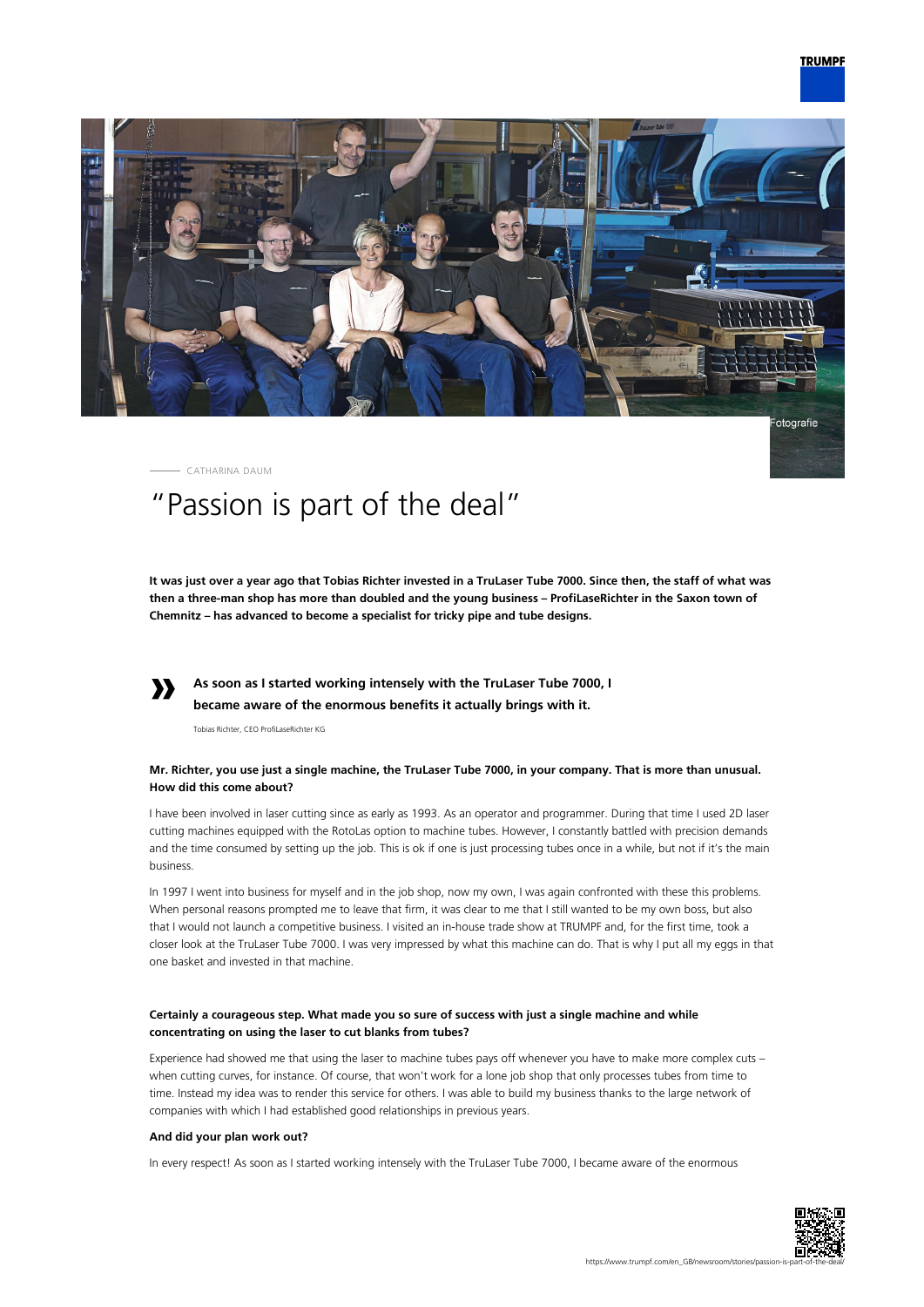

# **Your three-man shop has more than doubled in the meantime. Everybody works on one machine. How does that work?**

Since we primarily produce medium-sized batches, numbering from one to the low hundreds, the effort required for programming is naturally greater than for mass production. Each day one or two of my programmers are fully occupied with preparations for two-shift operations and often, in fact, a third programmer is needed for the second shift. Of course it is wonderful if we land a long-term order with high piece counts. But from the very beginning we wanted to position ourselves as a partner for the vexing tasks. We have the experience and all the potential that's needed here.

## **What materials do you work on your machine?**

We work pipes and tubes – up to six meters long – made of mild steel, stainless steel and aluminum. The gauges are up to 15 millimeters for mild steel, eight millimeters for stainless steel and five millimeters for aluminum. We determined ourselves the cutting parameters for the special thicknesses, beyond the standard gauges. With this machine we can work profiles with outer circle diameters as much as 254 millimeters. And with the technology package for bevel cuts we can execute highquality 45° cuts in all the materials and thicknesses. The great cutting speed also makes this highly productive. The supplementary investment for this option is indeed nothing to be sneezed at, but our customers are enthusiastic about the manufacturing options that result. It has proven that clients are definitely willing to spend a little bit more if they are looking for exact chamfers to guarantee highly precise and smooth welding seams.

#### **What other special features does your machine have?**

We have weld seam detection, which is certainly worthwhile when executing higher piece counts in automatic operation – and adaptive clamping devices so that we can machine open profiles. One major topic is minimizing slag spattering in circular profiles and we achieve this with the spatter guard protection. A LoadMaster makes sure that the loading process is reliable and it goes without saying that machining causes very little marring.



With the TruLaser Tube 7000 the tube specialists of Profil aseRichter have opportunities that many customers don't even know, yet. Examples are bending connections and also positioning aids with locating pins and cutouts to simplify assembly. Thanks to the degree of automation in the machine the throughput times are shorter and so are the delivery times. Picture: Escherich Fotografie



The technology package for bevel cuts provides high-quality 45° cuts. The great cutting speed also makes this highly productive. Picture: Escherich Fotografie



Each day one or two of the programmers are fully occupied with preparations for two-shift operations. The TruTops Tube Software makes possible exact calculation of cutting geometries. Picture: Escherich Fotografie



The TruLaser Tube 7000 cuts tubes and profiles with outer circle diameters of up to 254 millimeter. Complex calculations at corners of rectangular profiles are automatically handled by the TruTops Tube software. Picture: Escherich Fotografie



**TRUMPF**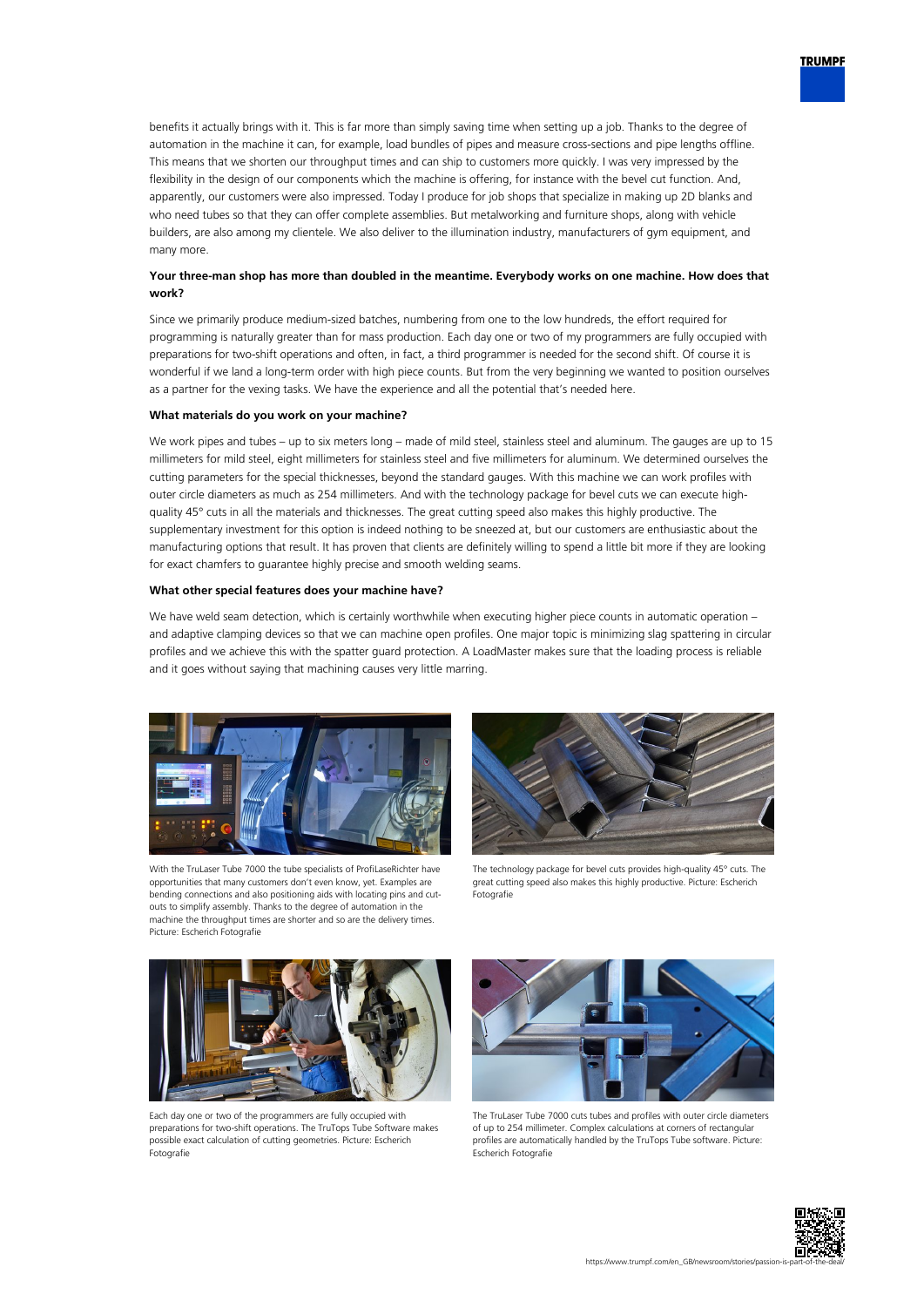



The 3D CAD system made by TRUMPF already contains, and automatically suggests, numerous design aids for tubes and profiles. A custom solution for unusually complex structures puts ProfiLaseRichter in a position to offer services entirely beyond the usual standards. Picture: Escherich Fotografie

## **It happens ever more frequently that customers want to order complete assemblies. How do you deal with this?**

I am quite aware of this demand and I have my own special way of handling this. Many people think that they have to procure their own machines and hire operators to satisfy the requirement. My approach is different. The people and the machines always have to be used to full capacity and that robs me of flexibility. That is why I put my faith in reliable partners and cooperate with them when I offer assemblies.

### **How might we picture this process?**

Customers often arrive with a very concrete concept and an engineering drawing. We read in the data they provide and rework them in regard to the tube structure. To do this we use the 3D CAD system made by TRUMPF. It already contains, and automatically suggests, numerous design aids for tubes and profiles. Our machine often presents opportunities that the customer is completely unaware of. Examples are bending connections and also positioning aids with locating pins and cutouts to simplify assembly. There are also encoding tabs and slots to make sure that the parts are in the right position when assembled. We coordinate all the processing with our partners while we build, at the highest precision, the tube structure. A 2D laser shop cuts, punches and bends the panels. And with my experience in the field of job preparation, I ensure that ultimately everything fits together and functions properly. Of course, that also works the other way round. We are the ideal partner for job shops when they require complicated tube structures at reasonable prices. Everyone does what they can do best. This is a network that is of great benefit to the customer.

## **You've accomplished a lot in one year. What are you especially proud of?**

I am particularly proud of my staff! They are a great team and they all bring their excitement and special talents to bear – for the wellbeing of the company. One developed, for example, a custom solution for unusually complex structures and linked tube nesting to a database which we programmed ourselves. This puts us in a position to offer services entirely beyond the usual standards. That was, and continues to be, our objective.

This article was first published in July 2015.

**The tube specialists**

ProfiLaseRichter, Chemnitz, founded in 2014, seven employees, [www.plr-chemnitz.de](http://www.plr-chemnitz.de)

# What:

Who:

Cutting blanks from tubes and profiles

# How:

TruLaser Tube 7000 ProfiLaseRichter is a specialist for tricky pipe and tube designs.